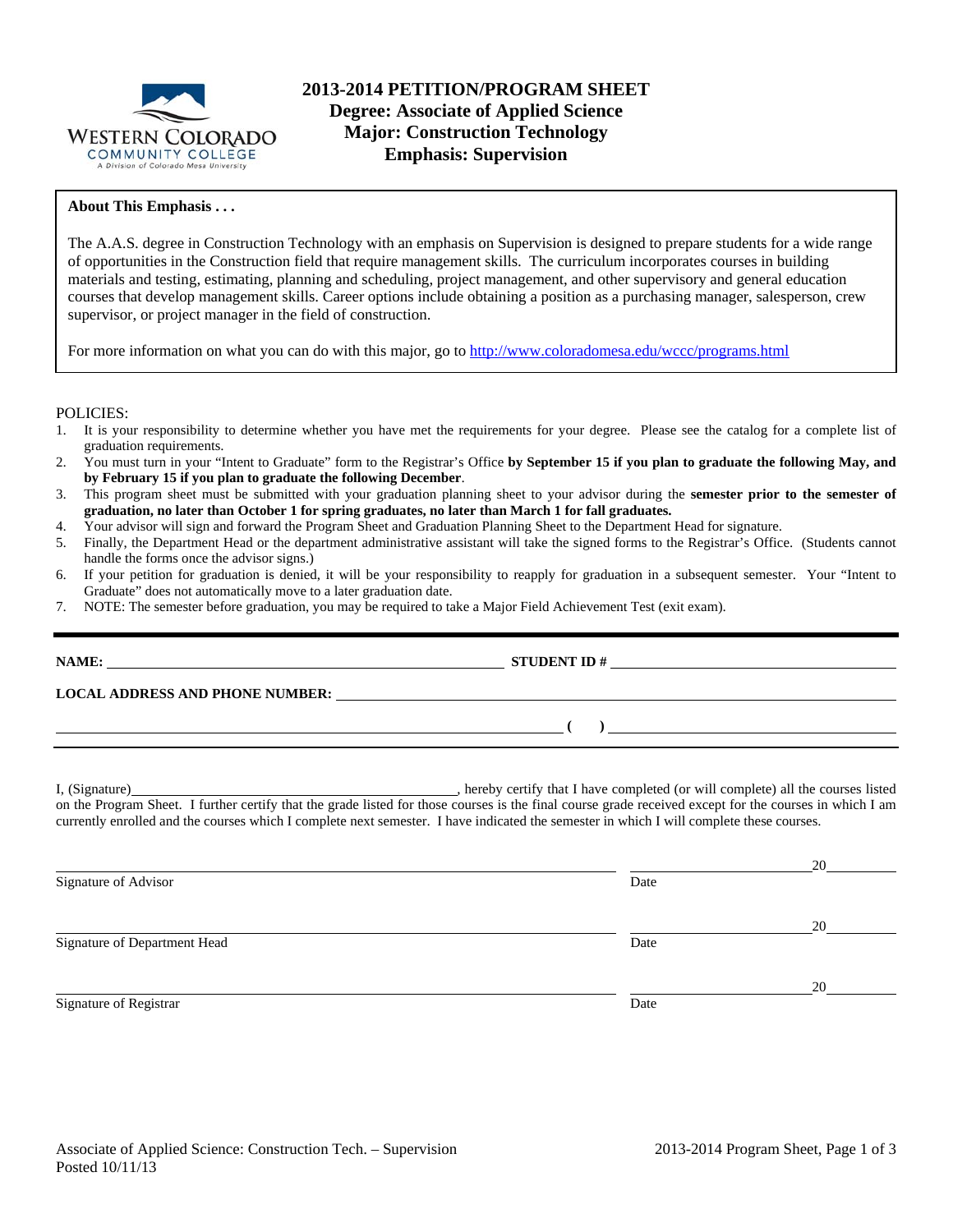#### **Students should work closely with a faculty advisor when selecting and scheduling courses prior to registration.**

Degree Requirements:

- 63 semester hours total (A minimum of 16 taken at CMU in no fewer than two semesters).
- 2.00 cumulative GPA or higher in all CMU coursework and "C" or better must be achieved in achieved in coursework toward major content area.
- Pre-collegiate courses (usually numbered below 100) cannot be used for graduation.
- A student must follow the CMU graduation requirements either from 1) the program sheet for the major in effect at the time the student officially declares a major; or 2) a program sheet for the major approved for a year subsequent to the year during which the student officially declares the major and is approved for the student by the department head. Because a program may have requirements specific to the degree, the student should check with the faculty advisor for additional criteria. It is the student's responsibility to be aware of, and follow, all requirements for the degree being pursued. Any exceptions or substitutions must be approved by the student's faculty advisor and Department Head.
- When filling out the program sheet a course can be used only once.
- See the "Undergraduate Graduation Requirements" in the catalog for additional graduation information.

**GENERAL EDUCATION REQUIREMENTS** (18 semester hours) See the current catalog for a list of courses that fulfill the requirements below. If a course is on the general education list of options and a requirement for your major, you must use it to fulfill the major requirement and make a different selection within the general education requirement.

| Course No Title                         |   | Sem.hrs Grade Term/Trns |
|-----------------------------------------|---|-------------------------|
| <b>Communication</b> (6 semester hours) |   |                         |
| <b>ENGL 111 English Composition</b>     | 3 |                         |
| ENGL 112 English Composition            | 3 |                         |
| $-OR-$                                  |   |                         |
| ENGL 111 English Composition and        | 3 |                         |
| SPCH 101 Interpersonal Communication or | 3 |                         |
| SPCH 102 Speechmaking                   |   |                         |
|                                         |   |                         |
|                                         |   |                         |

**Mathematics: Minimum Math 107 Career Mathematics** (Minimum 3 semester hours) \_\_\_\_\_\_ \_\_\_\_ \_\_\_\_\_\_\_\_\_\_\_\_\_\_\_\_\_\_\_\_\_\_\_\_ 4 \_\_\_\_\_ \_\_\_\_\_\_\_\_

\*Please see your advisor for requirements specific to this program.

#### **ELECTIVES:**

CADT (instructor advice) CONC (instructor advice) ACCT 201 Principles of Financial Accounting (3) MANG 201 Principles of Management (3) MANG 371 Human Resource Management (3) BUGB 351 Business Law I (3)

Course No Title Sem.hrs Grade Term/Trns

**Social Sciences, Natural Science, Fine Arts or Humanities or Selected Applied Studies Courses \*** (Minimum 6 semester hours) ECON 201 Principles of Macroeconomics 3

\_\_\_\_\_\_ \_\_\_\_ \_\_\_\_\_\_\_\_\_\_\_\_\_\_\_\_\_\_\_\_\_\_\_\_ 3 \_\_\_\_\_ \_\_\_\_\_\_\_\_

#### **OTHER LOWER DIVISION REQUIREMENTS**

|          | <b>Kinesiology</b> (2 semester hours) |  |
|----------|---------------------------------------|--|
| KINE 100 | Health and Wellness                   |  |
| KINA 1   |                                       |  |

|                     | <b>ASSOCIATE OF APPLIED SCIENCE: CONSTRUCTION</b> |                                         |
|---------------------|---------------------------------------------------|-----------------------------------------|
| <b>THOTBLOL OCU</b> |                                                   | <b>CURRENVICTOM COURCE BEOUTBEMENTS</b> |

**TECHNOLOGY – SUPERVISION COURSE REQUIREMENTS**  (46 semester hours)

### **Core Classes**

| CONC <sub>101</sub> | Construction Safety and            |   |  |
|---------------------|------------------------------------|---|--|
|                     | Regulations                        | 3 |  |
| CONC <sub>104</sub> | Architectural/Civil                |   |  |
|                     | Print Reading                      |   |  |
| CADT 106            | Computer Aided Design              | 3 |  |
| <b>CONC 116</b>     | <b>Building Materials</b>          | 3 |  |
| CONC <sub>117</sub> | <b>Building Materials Testing</b>  | 3 |  |
| <b>CONC 161</b>     | Building Mechanical and            |   |  |
|                     | Electrical                         | 3 |  |
| <b>CONC 208</b>     | <b>Construction Equipment</b>      | 3 |  |
| <b>CONC 218</b>     | Surveying                          | 3 |  |
| <b>CONC 228</b>     | <b>Estimating and Cost Control</b> | 3 |  |
| <b>CONC 234</b>     | Commercial/Industrial Plans        | 2 |  |
| <b>CONC 245</b>     | <b>Project Management</b>          | 3 |  |
| CONC <sub>251</sub> | <b>Construction Preparation</b>    |   |  |
|                     | (Codes, Permits, etc.)             | 3 |  |
| <b>CONC 265</b>     | Planning & Scheduling for the      |   |  |
|                     | <b>Construction Supervisor</b>     | 3 |  |
|                     |                                    |   |  |
|                     |                                    |   |  |

**Electives** (9 credit hours) from the list below.

BUGB 352 Business Law II (3) CHEM 121/L Principles of Chemistry – GTSC1 (4) / (1) PHYS 111/L General Physics – GTSC1 (4) / (1) STAT 200 Probability and Statistics (3) MARK 231 Principles of Marketing (3) FLAS Spanish